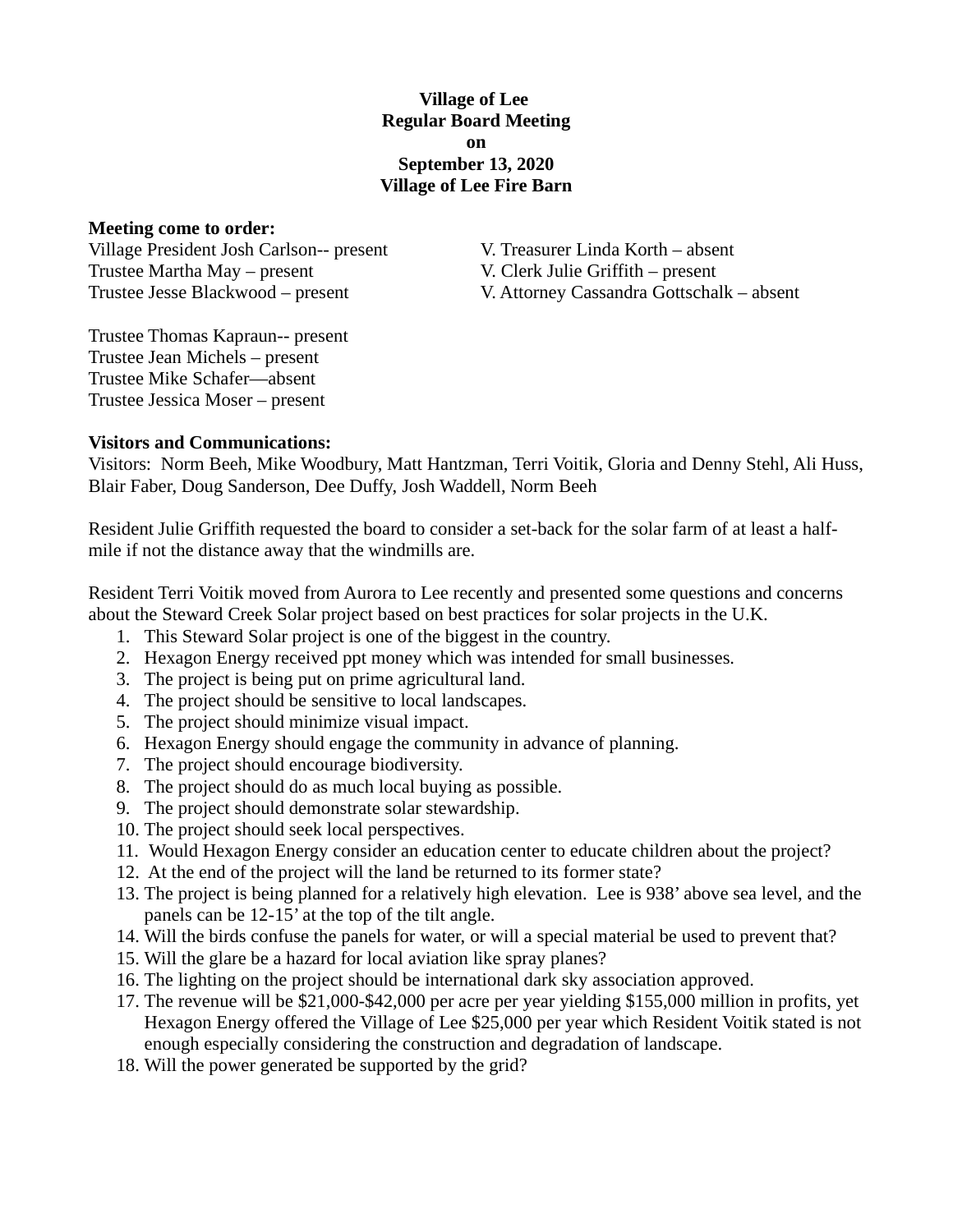Matt Hantzman responded to point #1 that he built one in Texas of a similar size with his previous company and to point #2 that the company only has 11 employees. With regard to point #18, it is being studied.

Resident Voitik requested the following amendments to the resolution: a setback of at least  $\frac{1}{2}$  mile, non-reflective, non-glare panels, dark-sky approved lighting, leave any existing hedge rows, replace any removed tree with another tree, and \$100,000/year for the Village of Lee.

Resident Gloria Stehl wondered when the project would start. Hantzman said late 2022 in about a 24 month time period. Stehl agreed with the set-back being  $\frac{1}{2}$  mile at least. She asked what would happen to the 300' set-back area. Would it be farmed? It maybe subleased for hay or planted to native pollinator species or native grasses and maintained by Hexagon energy. What road system would be used? Hantzman noted that there was a road use agreement with both townships to adhere to traffic management practices and repair to any damage done to the roads. Stehl asked if the land would be leased. About 5000 acres will be leased with 18 landowners participating in the project. Each lease is the same rate, but the amount is private information.

Resident Denny Stehl asked how the solar farm will be set up. Some landowners are not participating, so the acres are not contiguous.

According to Water Assistant Mike Woodbury, two branches coming from a neighbors are brushing the top of a roof on Viking Vie. The branches should be cut down rather than fall through the roof. Trustee Thomas Kapraun asked if the branches were cracked. The windstorm may have damaged it.

Josh Waddell has dealt with energy companies professionally for 15 years, and Hexagon is the only company that has passed his "muster." He also took ppt, and it was a surety to pay their staff and keep them working and not a mark against Hexagon.

Doug Sanderson lives on Herman road within mile and half radius. He owns some property and will have solar panels all four sides. He sees the tax base and the good financial base for schools and the fire department as advantages. His is the  $6<sup>th</sup>$  generation on his farm, and projects like this would help the stability of family farms. He requests an affirmative proposal.

The Blair Faive family owns ground on Herman. Faivre is in favor. He says that the grass underneath will be better for erosion. Byron is going down, and so there will be extra space on the grid. His family passed on the windmills because they didn't want shadow flicker, but the solar panels don't flicker or make noise and are fairly unobtrusive. This is a lot of revenue that may help Illinois.

Matt Hantzman noted that community projects and feedback are important and that Hexagon Energy isn't trying to hide anything. Lee Country has one of the best ordinances that he has seen around the country. Lee County requires a 50 feet setback from residences and 15 feet setback from roads. Hexagon has committed to a 300' setback from homes and 50' setback from county lines and roads. The best practices in U.K. are worthy and are addressed by the ordinances in Lee Country and the state of Illinois. Decommissioning is required at the end of the project's life. Hexagon has also made a commitment to landowners and the county. Annual taxes would be raised from from \$200,000 to \$3.5 million dollars per year. Steward asked that some of the money go to the villages. A Community Fund will be 50/50 split between Steward and Lee. The Steward annual operating budget is about 100,000/year, so \$25,000 is significant. In conclusion, Hantzman noted that the issue is going to the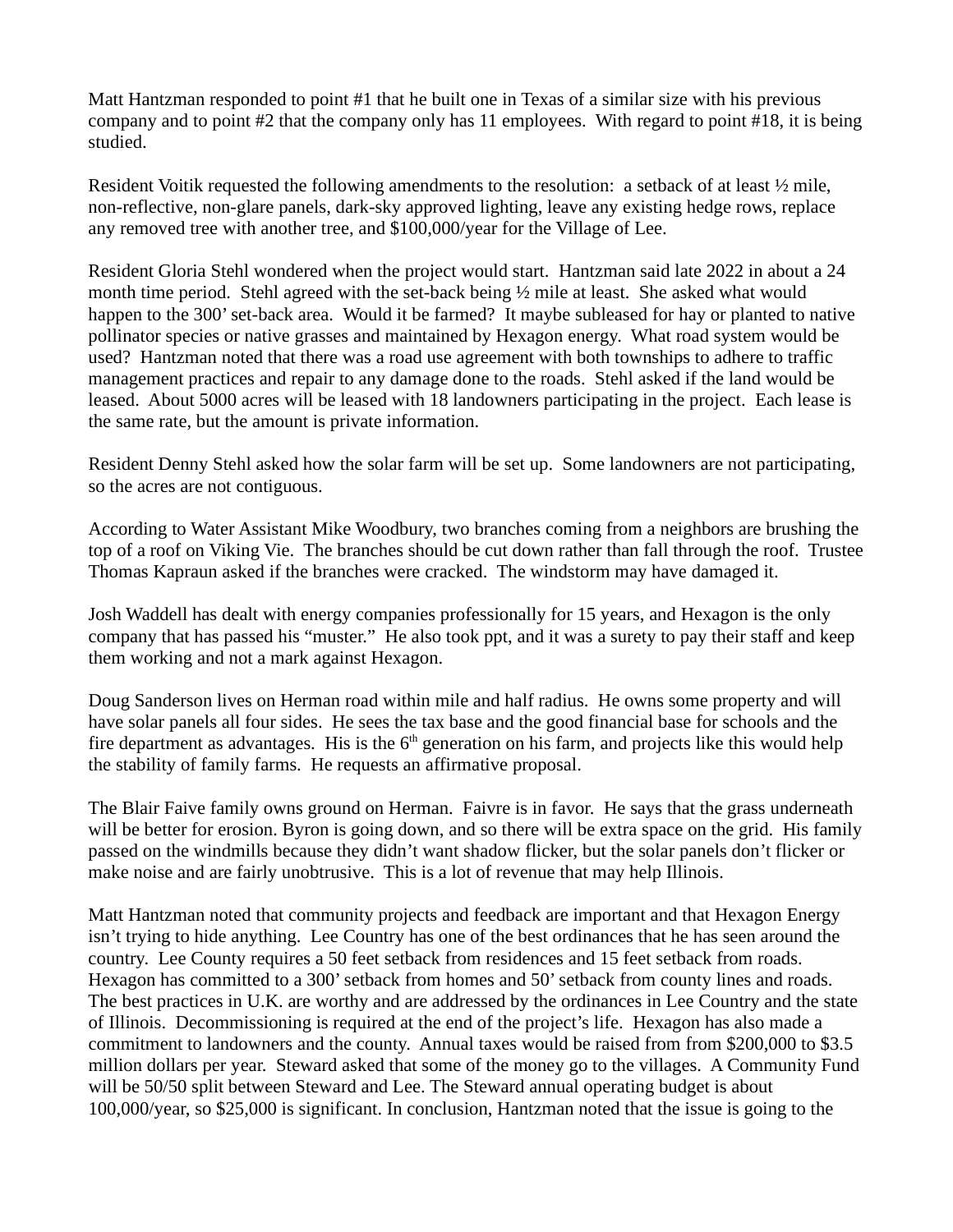Lee County zoning board of appeals and that Hexagon Energy is bound to Lee Country solar ordinance.

Trustee May asked if there will be a written commitment for funding Lee and Steward. Hantzman responded that the testimony at county meeting on October 1<sup>st</sup> would be binding in court.

Resident Voitik asked if Lee would be able to get an aggregate price of a rate of 3.5 or 4.1.

The project will tie into an extremely high voltage line which already exists.

Village Engineer Norm Beeh gave an update on the following four project parts:

- 1. Relocating the water tower from from Mendota to Lee
- 2. Water distribution improvements to add production and supply for fireflow
- 3. Drilling and development of a new well on site
- 4. Work within the old well house

Engineer Beeh suggested that the village keep going, because at some point the Adria owner will decide what he is going to do with the property. The new line could be brought into the south end of the building.

Village President Josh Carlson let the board know that Weaver Construction found Adria a property out of town, and he is going to rebuild the packing house on it. The old building is still under investigation by the state fire marshall, so it can't be written up just yet. Engineer Beeh has been in contact with the lawyer once a week, and he will continue to do so. The loan has been pre-approved, and each contract will have to be approved as it comes up. Engineer Beeh suggests to go ahead with part one, which is the water tower. It is possible the federal government might decide to put more people back to work and make the money available.

Trustee May asked if the lot is cleared enough to do a survey, and Engineer Beeh responded that it is.

# **Old Business:**

Trustee Kapraun agreed the 300' set-back on the Hexagon Energy Steward Creek Solar Resolution may not be enough.

Trustees Moser and Michels asked if residents in DeKalb County would receive any tax benefit and they won't. What the village passes directly affects farmers within a 1.5 mile radius.

Trustee Kapraun asked: What is the life of the foundation, and will it be a 50/50 split? Hantzman responded that the 50/50 split is the intention, and that the foundation will escalate at 2% per year during the life of the project.

Trustee Kapraun made a motion to pass Resolution 9-14-20, A RESOLUTION AUTHORIZING AND APPROVING THE STEWARD CREEEK SOLAR PROJECT WITHIN THE 1.5-MILE RADIUS SURROUNDING THE VILLAGE OF LEE, LEE COUNTY, ILLINOIS. Trustee Jesse Blackwood seconded the motion. With a roll call vote, Trustees Kapraun, May, and Blackwood voted yes, and Trustees Jean Michels and Jessica Moser voted no. Resolutions must pass with a recorded majority of the total membership according to Google. Village President Carlson will call the lawyer to see if 3 votes of 5 when 5 are present makes it pass. Trustee Moser said that she voted against because the solar farm is too close, and she is not opposed to a solar farm, but she does not want it in her back yard.